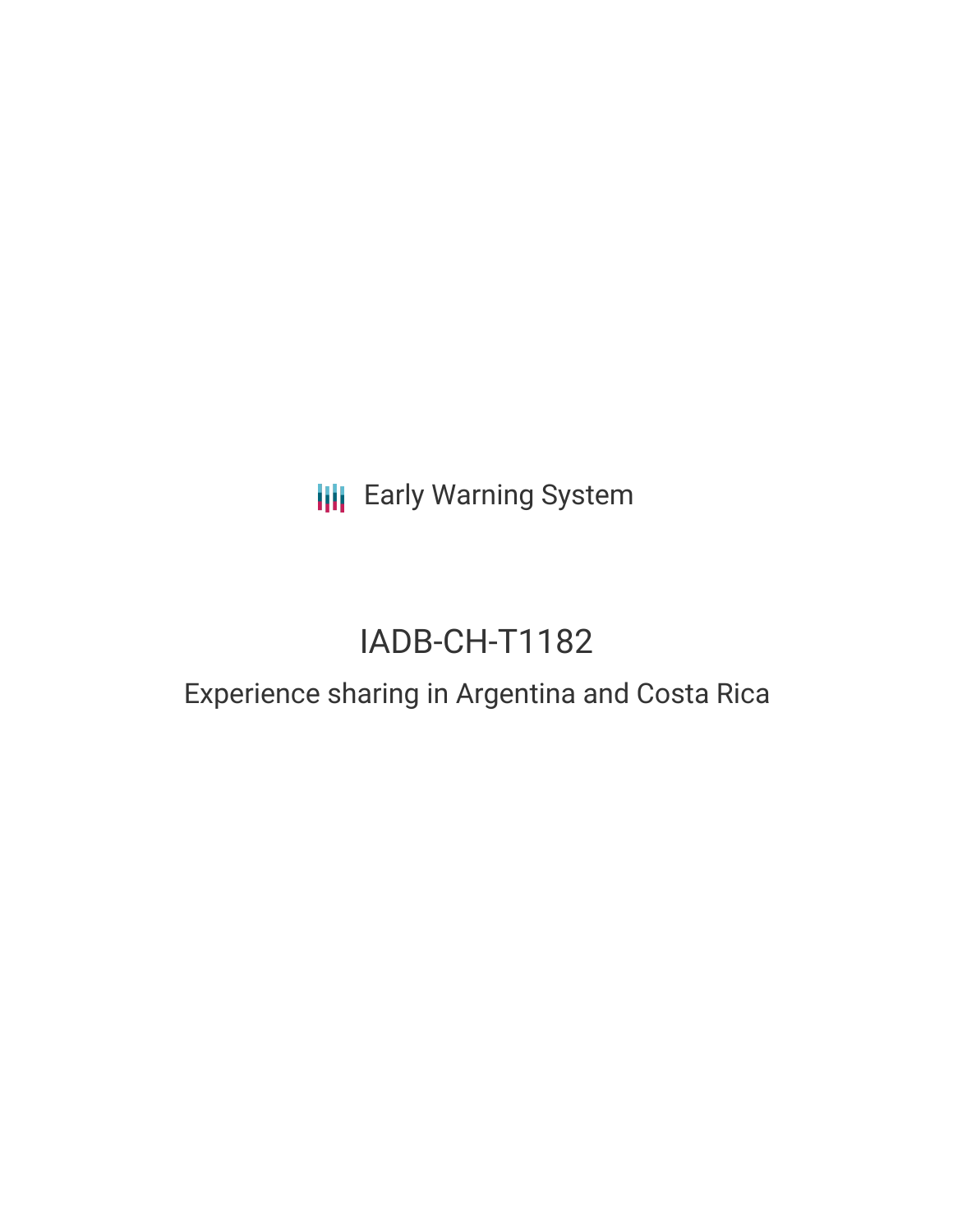

#### **Quick Facts**

| <b>Countries</b>               | Chile                                  |
|--------------------------------|----------------------------------------|
| <b>Financial Institutions</b>  | Inter-American Development Bank (IADB) |
| <b>Status</b>                  | Approved                               |
| <b>Bank Risk Rating</b>        | U                                      |
| <b>Voting Date</b>             | 2016-08-31                             |
| <b>Investment Type(s)</b>      | <b>Advisory Services</b>               |
| <b>Investment Amount (USD)</b> | $$0.02$ million                        |
| <b>Project Cost (USD)</b>      | $$0.02$ million                        |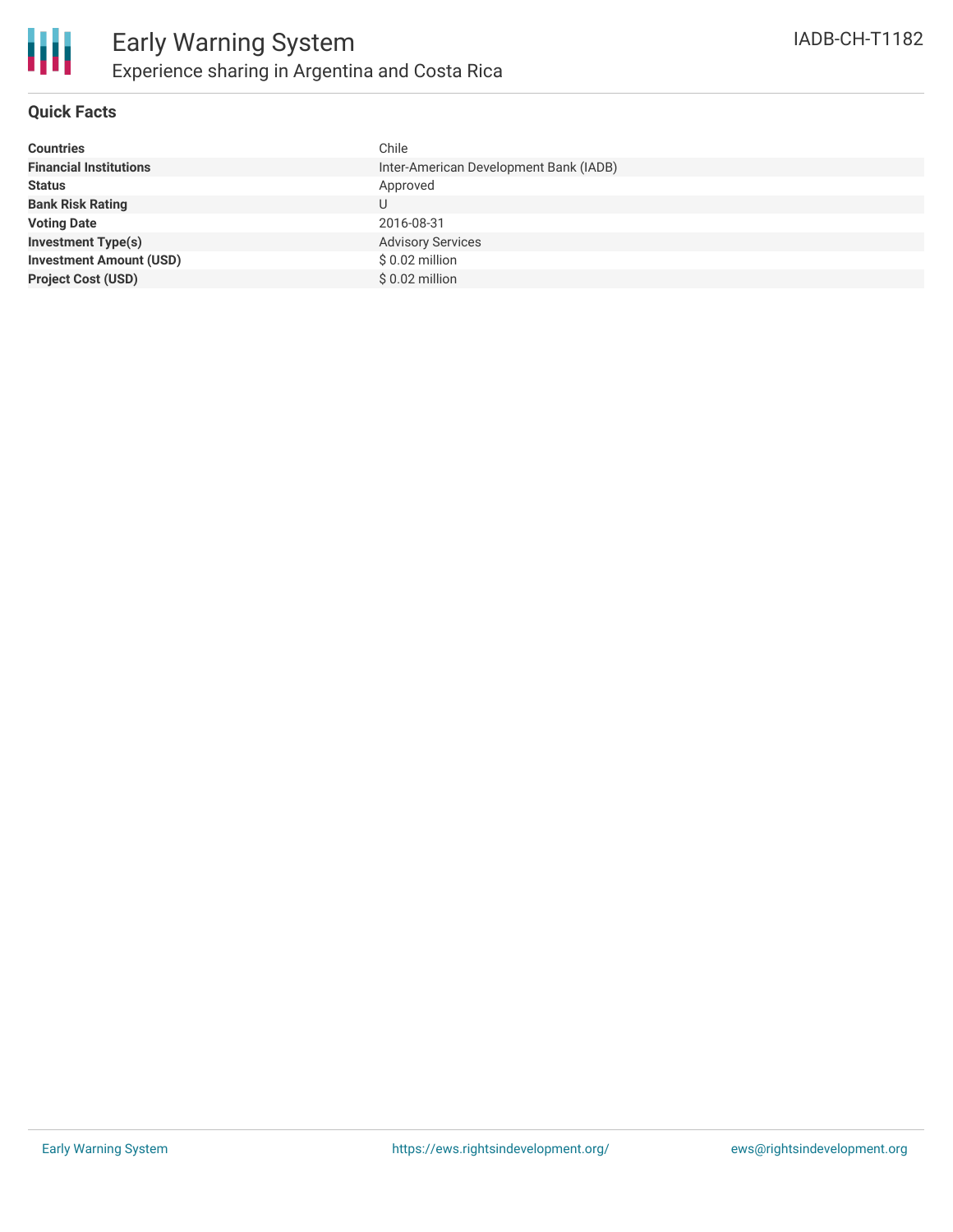

#### **Project Description**

Conocer experiencias y obtener conocimientos sobre el funcionamiento y estructura de los Ministerios de Ciencia y Tecnología.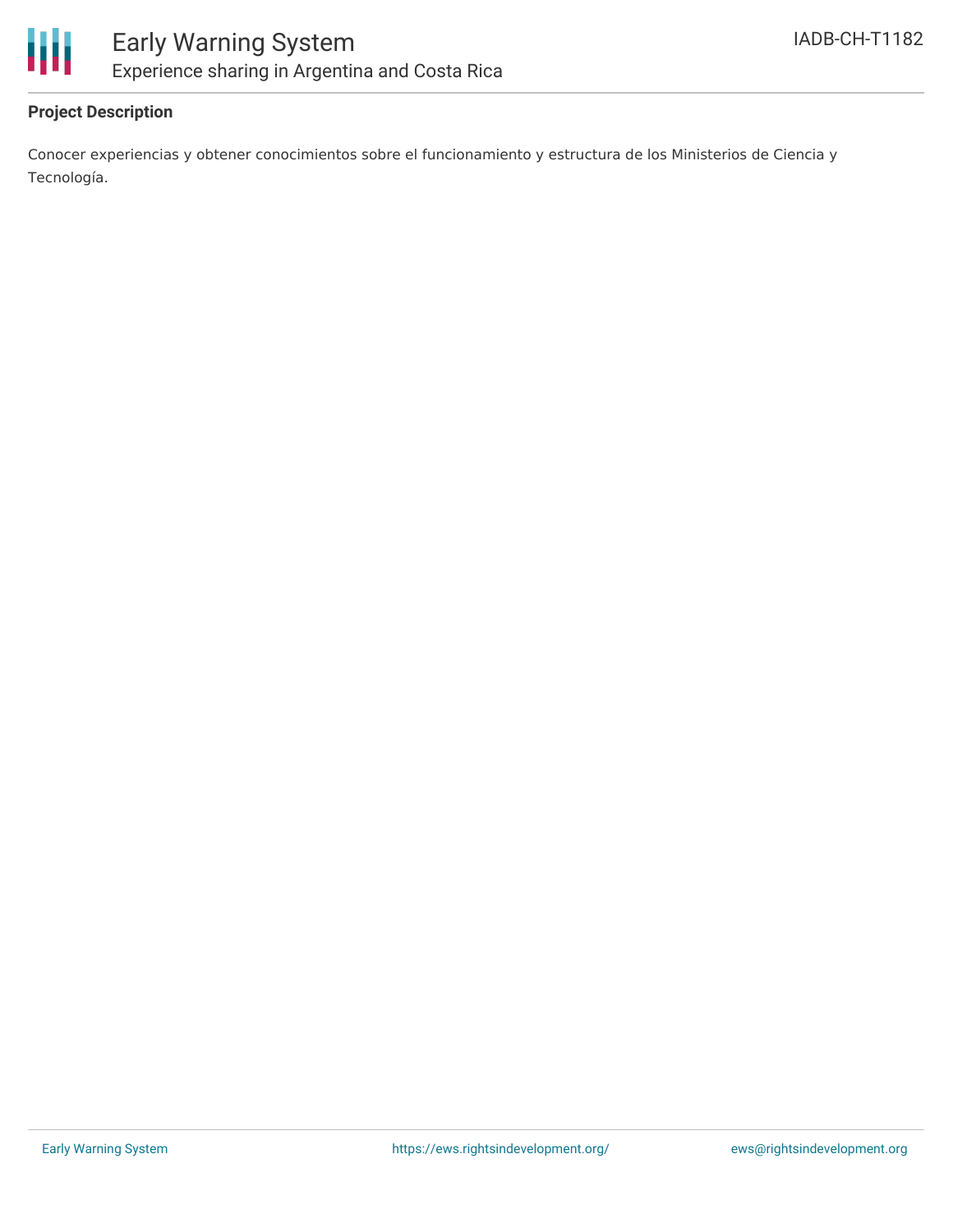

### Early Warning System Experience sharing in Argentina and Costa Rica

#### **Investment Description**

• Inter-American Development Bank (IADB)